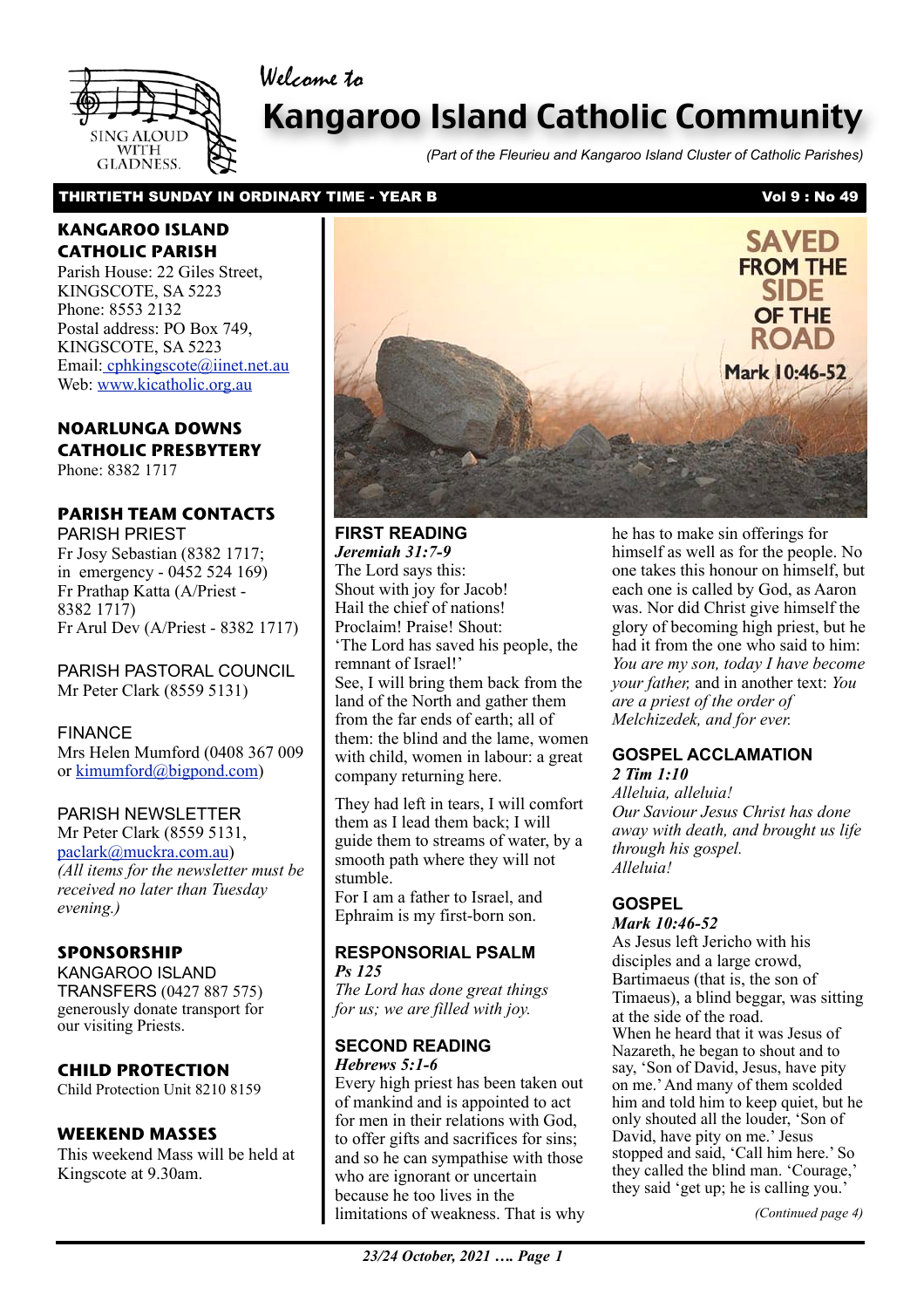

## **Bulletin Board**

**PLEASE KEEP THESE PEOPLE IN YOUR PRAYERS Sick:** Bill Roestenberg, Nick

Hacker, Fr Peter Milburn, Melanie Howson, Sr Carmel Clarke

**October anniversaries:** Murray Brook, Leo Clark, William Commerford, Trish Dennes, Clifford Dow, Barry Dunn, Leo Dunn, Katarina Faist, James Gibbs, Mary Alice Gibbs, Rosie Grace, Harry Hughes, Thomas Hughes, Kath Hutton, Licci Longzaer, Philis Lorimer, John Lowry, Winifred Lydon, Mary Morrissey, Noel Perkins, Harry Rich, Alf Rombout, Betty Walsh, Bernard Williams, Ethel Willson, Joan Wilson and all the faithful departed.

**Recently deceased:** Pat Hadland

––<del>≥≭⊹⊁≨</del> **ROSTERS**<br>Reader **Comm Reader Cleaning**<br> **M Glynn N Clark C Berden**  $24/10$  M Glynn 31/10 S Semler A Gibbs H Mumford

**COVID Marsha**l

24/10 A Clark 31/10 W Bennett

### **PRIEST ROSTER**

*(Often this roster changes if something unforeseen crops up)* 24/10 Fr Prathap 31/10 A/bishop O'Regan / Fr Josy

### **PRAYER FOR HEALING**

Parishioners are invited to a Prayer for Healing and Renewal gathering on Thursdays: 9.00am - 9.30am.



### **CONFIRMATION 31 OCTOBER**



*Archbishop Patrick O'Regan*

We are pleased to have five candidates for Confirmation when Archbishop Patrick O'Regan visits Kangaroo Island next weekend. Special thanks to Helen Mumford for all her work helping prepare Harry, Grace, Joshua, Rianna and AJ for their big day. The candidates will also receive their First Communion, following the Confirmation ceremony.

Following the Mass, everyone is invited to a join in a shared meal at the Lions Hall, to celebrate with the children.

### **COVID-19 RESTRICTIONS**

Please read the most up-to-date information on page 4 of this bulletin.

### **FIRST COLLECTION**

The funds we contribute to the first collection each week are the primary means of sustaining our Priests, Deacons and retired Priests in our 55 parishes.

Remember, you can now donate to the first Collection via the 'Giving' section on the Find a Mass App.

Thank you for your generosity and for your care for the wellbeing of our Priests and Deacons.

### **JESUS IS CALLING**

At Mass today, I brought with me a long list of prayer intentions. I have friends who are out of work or who hate the jobs they have. I know people who are depressed, sick, or

lonely; lots and lots of people who wish their lives were different than what they are. Sometimes I want to call out, like the man at the side of the road: "Jesus, have pity! Have pity!"

And Jesus is calling back, "What can I do for you?" I don't always know. What's best for all my suffering friends? The right job or the right relationship may not be enough. Happiness doesn't arrive in the neat packages we expect. Bartimaeus was sure of what he wanted, and he had the courage and strength to spring up and run to Jesus. Maybe his response is the best one, and the only one we need: "I want to see". If each of us could clearly see we might not be so regularly paralysed by the events in our lives. We might spend less time frozen to the diving board, and more time in the water.

Which aspects of your life are unclear to you? Where is Jesus calling you to be right now?

Seek a clear vision. Pray more faithfully. Ask for advice from someone you trust. Read the Scriptures. Make retreat or reflection time a normal part of your routine.

"It's your lucky day! Get up! He's calling you to come!" *GPBS eNews*

### **QUOTE**

*"You can wreck one rainforest then move, drain one area of resources and move onto another, but climate change is global."* 

*David Attenborough* FORGO<sup>T</sup> THE APOST ROPHE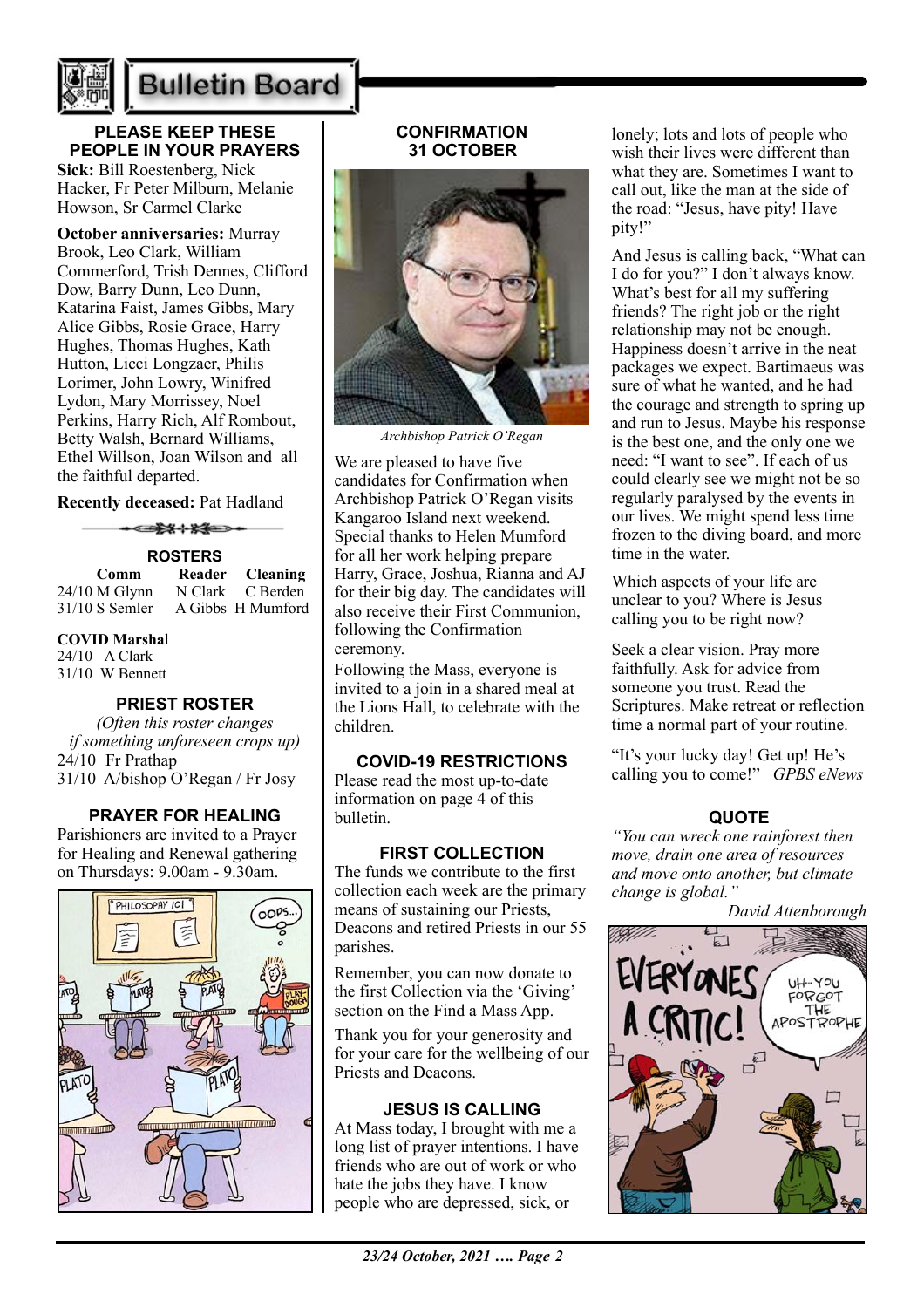

**Ron Rolheiser column**

*Ronald Rolheiser, a Roman Catholic priest and member of the Missionary Oblates of Mary Immaculate. He is a community-builder, lecturer and writer. His books are popular throughout the English-speaking world and his weekly column is carried by more than sixty newspapers worldwide*

**PERMISSION TO BE SAD** *Let the preacher say, you have permission to be sad!*

In a book, *When the Bartender Dims the Lights*, Ron Evans writes: "There's a line I came upon in the musings of a preacher: On a Sunday morning many of the people sitting before you are the walking wounded, and you need to give them permission to be sad. In a world obsessed with happiness, where being great is all that matters, let the preacher say, you have permission to be sad. And in a world where old age becomes the golden years, where every problem can be fixed and every ailment cured, let the preacher say, you have permission to be sad. In a world preoccupied with prolonging life, where death is a forbidden word, let the preacher say, you have permission to die. And let the preacher say, you have permission to live in memories of a lonesome kind."

Today neither our culture nor our churches give us sufficient permission to be sad. Occasionally, yes, when a loved one dies or some particular tragedy befalls us, we are allowed be sad, to be down, tearful, not upbeat. But there are so many other occasions and circumstances in our lives where our souls are legitimately sad, and our culture, churches, and egos do not give us the permission we need to feel what we are in fact experiencing – sadness. When that is the case, and it often is, we can either deny how we feel and go through the motions of being upbeat, or we can give way to our sadness, but only at price of feeling there is something wrong with us, that we should not be feeling this way. Both are bad.

Sadness is an unavoidable part of life and not, in itself, a negative

thing. In sadness, there is a cry to which we are often deaf. In sadness, our soul gets its chance to speak and its voice is telling us that a certain frustration, loss, death, inadequacy, moral failure, or particular circumstance or season of our lives is real, bitter, and unalterable. Acceptance is our only choice and sadness is its price. When that voice is not listened to, our health and sanity feel a strain.

▅<del>▓</del>⊹▓▅

For example, in a particularly challenging (raw) book, *Suicide and the Soul,* the late James Hillman states that sometimes what happens in a suicide is that the soul is so frustrated and wounded that it kills the body. For reasons too complex and many to know, that soul could not make itself heard and was never given permission to feel what it was in fact experiencing. At an extreme, this can kill the body.

We see this in a less-extreme (though also deadly) way in the phenomenon of anorexia among young women. There is an irresistible pressure from the culture (often coupled with actual bullying on social media) to have a perfect body. Unfortunately, nature doesn't issue many of those. Thus, these young women need permission to accept the limitations of their own bodies and to be okay with the sadness that comes with that. Unfortunately, this isn't happening, at least not nearly enough, and so instead of accepting the sadness of not having the body they want, these young women are forced (no matter the cost) to try to measure up. We see its sad effects.

Psychotherapists, who do dream work with clients, tell us that when we have bad dreams, the reason is often that our soul is angry with us. Since it cannot make itself heard during the day, it makes itself heard at night when we are helpless to drown it out.

There are many legitimate reasons for being sad. Some of us are born with "old souls", poets, oversensitive to the pathos in life. Some of us suffer from bad physical health, others from fragile mental health. Some of us have never been sufficiently loved and honored for who we are; others have had our hearts broken by infidelity and betrayal. Some of us have had our lives irrevocably ripped apart by abuse, rape, and violence; others are simply hopeless, frustrated romantics with perpetually crushed dreams, agonizing in nostalgia. Moreover, all of us will have our own share of losing loved ones, of breakdowns of all sorts, and bad seasons that test the heart. There are a myriad of legitimate reasons to be sad.

This needs to be honored in our Eucharists and in other church gatherings. Church is not just a place for upbeat celebration. It is also supposed to be a safe place where we can break down. Liturgy too must give us permission to be sad.

D.H. Lawrence once famously wrote:

- *• The feeling I don't have, I don't have.*
- *• The feelings I don't have, I won't say I have.*
- *• The feeling you say you have, you don't have.*
- *• The feelings you would like us both to have, we neither of us have.*

We need to be true to our souls by being true to its feelings.

*You can read, or download, Ron Rolheiser's weekly columns from his website at: www.ronrolheiser.com*